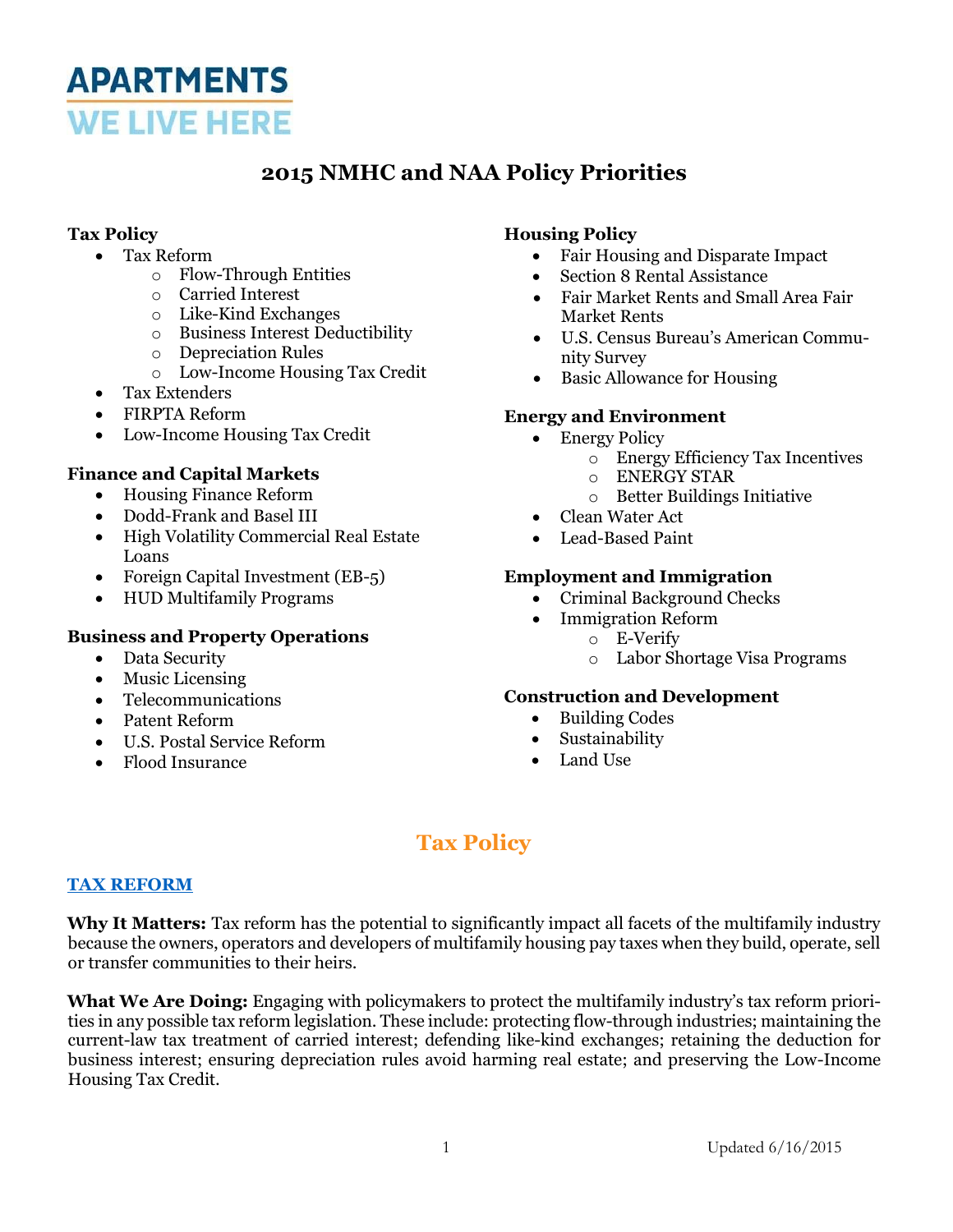To support our advocacy, we are also working with our industry partners to commission key studies on the vital role that like-kind exchanges and economically viable depreciation schedules play in developing and maintaining commercial real estate.

### **[TAX EXTENDERS](http://www.nmhc.org/TopicInfo.aspx?id=1101)**

**Why It Matters:** Several dozen tax provisions of interest to the apartment industry expired at the end of 2013. These include: the extension of 50 percent bonus depreciation; enhanced small business expensing; the flat 9-percent Low-Income Housing Tax Credit; the deduction for energy efficient commercial buildings; the new energy efficient home credit; and the New Markets Tax Credit. The last Congress passed a bill extending them retroactively through 2014 in its last days; however, they are no longer in effect in 2015. As a result, Congress will have to once again revisit these now-expired provisions in 2015.

**What We Are Doing:** Calling on lawmakers to permanently extend these provisions.

## **[FOREIGN INVESTMENT IN REAL PROPERTY TAX ACT \(FIRPTA\)](http://www.nmhc.org/TopicInfo.aspx?id=1100)**

**Why It Matters:** FIRPTA imposes income tax on foreign persons disposing of U.S. real property interests that is not charged on a foreign person disposing of other U.S. assets such as stocks and bonds. As a result, it prevents commercial real estate from securing a key source of private-sector capital for developing, upgrading and refinancing properties. Reforming FIRPTA could unlock billions in foreign capital that could help to refinance real estate loans and drive new investment.

**What We Are Doing:** Calling on Congress to reform FIRPTA to promote foreign investment in the U.S. multifamily industry and meet the growing demand for rental housing.

## **[LOW-INCOME HOUSING TAX CREDIT \(LIHTC\)](http://www.nmhc.org/TopicInfo.aspx?id=439)**

**Why It Matters:** LIHTC is the only federal program to help subsidize the production of privately operated affordable housing. It has financed more than 2.7 million units since its inception in 1986. While it generally operates effectively, some key reforms could further improve the program. Notably, the rate for the tax credit was fixed at 9 percent for new construction through the end of 2014. Upon expiration, the credit moved to a floating rate system, which in low-interest rate environments significantly reduces its value below 9 percent.

**What We Are Doing:** Urging lawmakers to resist calls to eliminate the LIHTC in any effort to reform the nation's tax code. We are also seeking program improvements. These include: making permanent the flat 9 percent credit rate and extending the same treatment to the 4 percent credit rate; and allowing "income averaging" to make the program more flexible and allow for more mixed-income housing.

# **Finance and Capital Markets**

#### **[HOUSING FINANCE REFORM](http://www.nmhc.org/TopicInfo.aspx?id=212)**

**Why It Matters:** Getting multifamily right in housing finance reform is the single most important factor to ensuring that the apartment industry can meet the nation's growing rental housing demand.

**What We Are Doing:** Working closely with lawmakers to ensure that housing reform legislation recognizes the unique characteristics of the multifamily industry and retains a federal backstop to ensure reliable and affordable access to capital in all markets at all times. We were successful in getting an NMHC/NAA supported multifamily-specific proposal included in the primary GSE legislation considered in the last Congress, the Johnson-Crapo bill, and the Carney-Delaney-Himes bill introduced in the House this year. Because of our efforts, Members of Congress have come to understand that any credible housing finance reform effort must have dedicated consideration for the multifamily industry.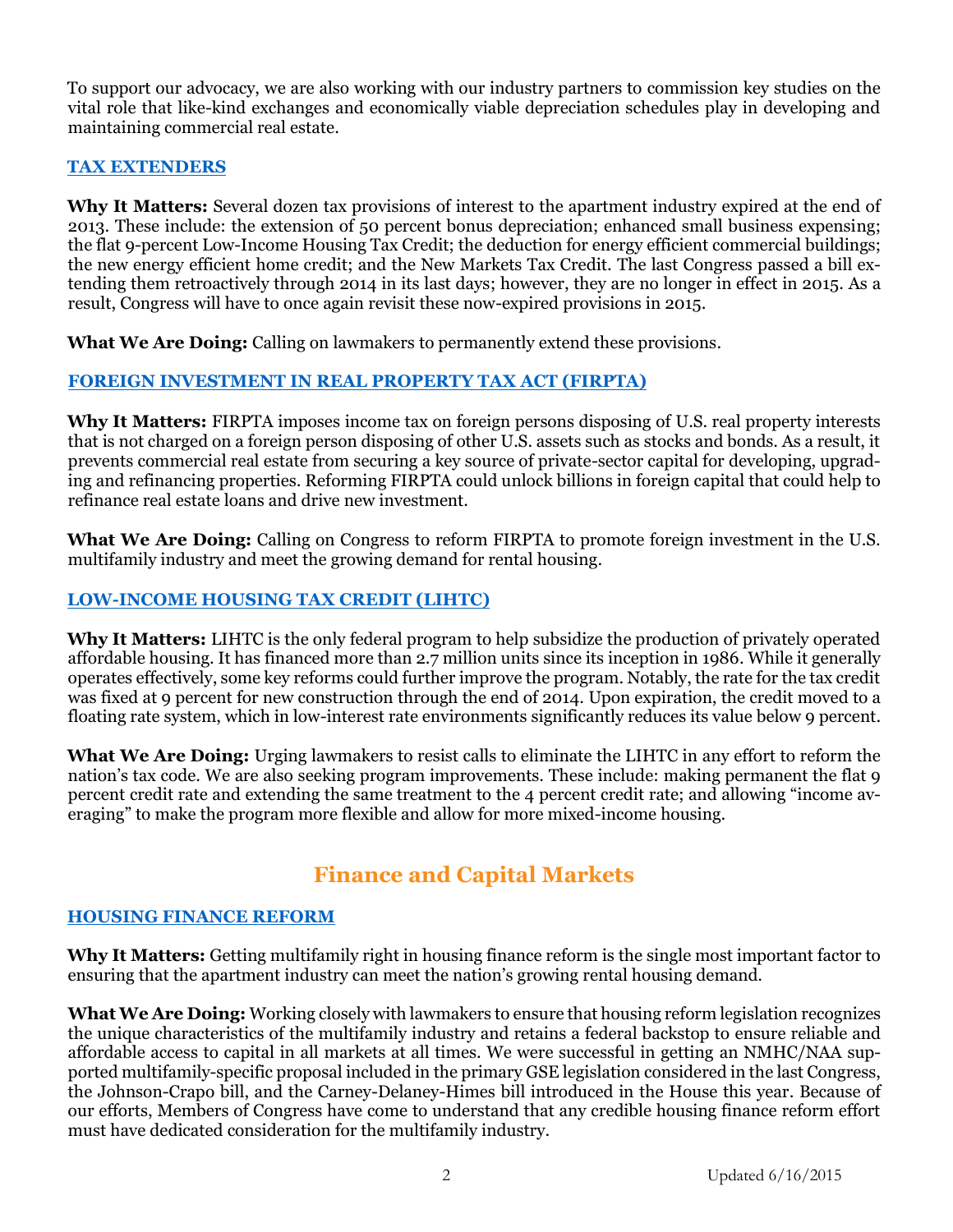### **[BANK CAPITAL STANDARDS: DODD-FRANK AND BASEL III](https://www.nmhc.org/TopicInfo.aspx?id=254)**

**Why It Matters:** Federal regulators have produced a number of regulations and standards recently and are considering more that could potentially constrain capital flows to the sector. Among those are updated Dodd-Frank risk-retention rules and Basel III capital standards, both of which impact how financial institutions must treat the multifamily debt they hold and originate. Basel III began phasing in for larger banks in 2014 and will begin for the broader lending community in January 2015. In addition, high-volatility commercial real estate loan treatment changes went into effect on January 1, 2015, and Dodd-Frank risk-retention rules impacting securitization are scheduled for implementation on December 31, 2016.

**What We Are Doing:** Monitoring the rulemaking process by regulators to keep members apprised of coming changes. We are also communicating concerns to Congress and the Administration in order to educate them on the potentially negative consequences of misapplied regulations, including punitive increases in cost for multifamily debt.

## **[HIGH VOLATILITY COMMERCIAL REAL ESTATE LOAN](https://www.fdic.gov/regulations/capital/capital/faq-hvcre.pdf)**

**Why It Matters:** Bank regulators have produced a number of regulations and standards recently and are considering more that could potentially constrain capital flows to the sector. Basel III capital standards for acquisition, development and construction loans went into effect on January 1, 2015. The regulations were unclear in many areas and the regulators issued guidelines in an FAQ in April 2015. There are still a number of critical areas left unaddressed that can potentially constrain or raise the cost of these loans. In addition, this set of rules applies to every bank, no matter the size, which could have a far reaching impact.

**What We Are Doing:** Working with a number of industry groups to seek better clarity on interpretation of the rules and provide rational relief to several of the provisions within the rules that constrain the capital contribution from borrowers. We are communicating our concerns to Congress and the regulators who issued the rule.

#### **[FOREIGN CAPITAL INVESTMENT](https://www.nmhc.org/uploadedFiles/Articles/Comment_Letters/EB%205%20Immigration%20Letter.pdf)**

**Why It Matters:** Foreign investment is an important, and growing, source of capital for the multifamily industry. The strong current and historic performance of multifamily real estate attracts interest from a variety of international capital sources, but opportunities exist for policymakers to further enable investment from abroad. One mechanism through which the apartment industry attracts foreign capital is the EB-5 Investor Visa Program. The program provides visas to foreign investors in exchange for investments in American real estate projects, which eventually create jobs. Multifamily projects have attracted significant equity through the EB-5 Program in recent years, including an estimated \$68 million last year from China alone.

**What We Are Doing:** Working to remove barriers and further encourage foreign capital participation through FIRPTA legislation (refer to Tax Policy section) and reforms to improve and expand the EB-5 Investor Visa Program.

#### **[HUD MULTIFAMILY PROGRAMS](http://www.nmhc.org/TopicInfo.aspx?id=213)**

**Why It Matters:** The Federal Housing Administration's (FHA) multifamily programs traditionally account for approximately 10 percent of the total outstanding multifamily mortgage debt and are a material and important source of capital for underserved segments of the rental market. Importantly, because of appropriate risk-based premiums and strong underwriting, the multifamily programs are able to operate as self-funded, fully covered lines of business at HUD. In past years, however, they have been hampered by artificial constraints on the volumes of mortgages they can insure. In addition, HUD has undertaken a multi-year effort to streamline and consolidate its multifamily field offices. These field offices provide mortgage insurance to HUD-approved lenders nationwide, facilitate multifamily housing projects and administer rental assistance programs.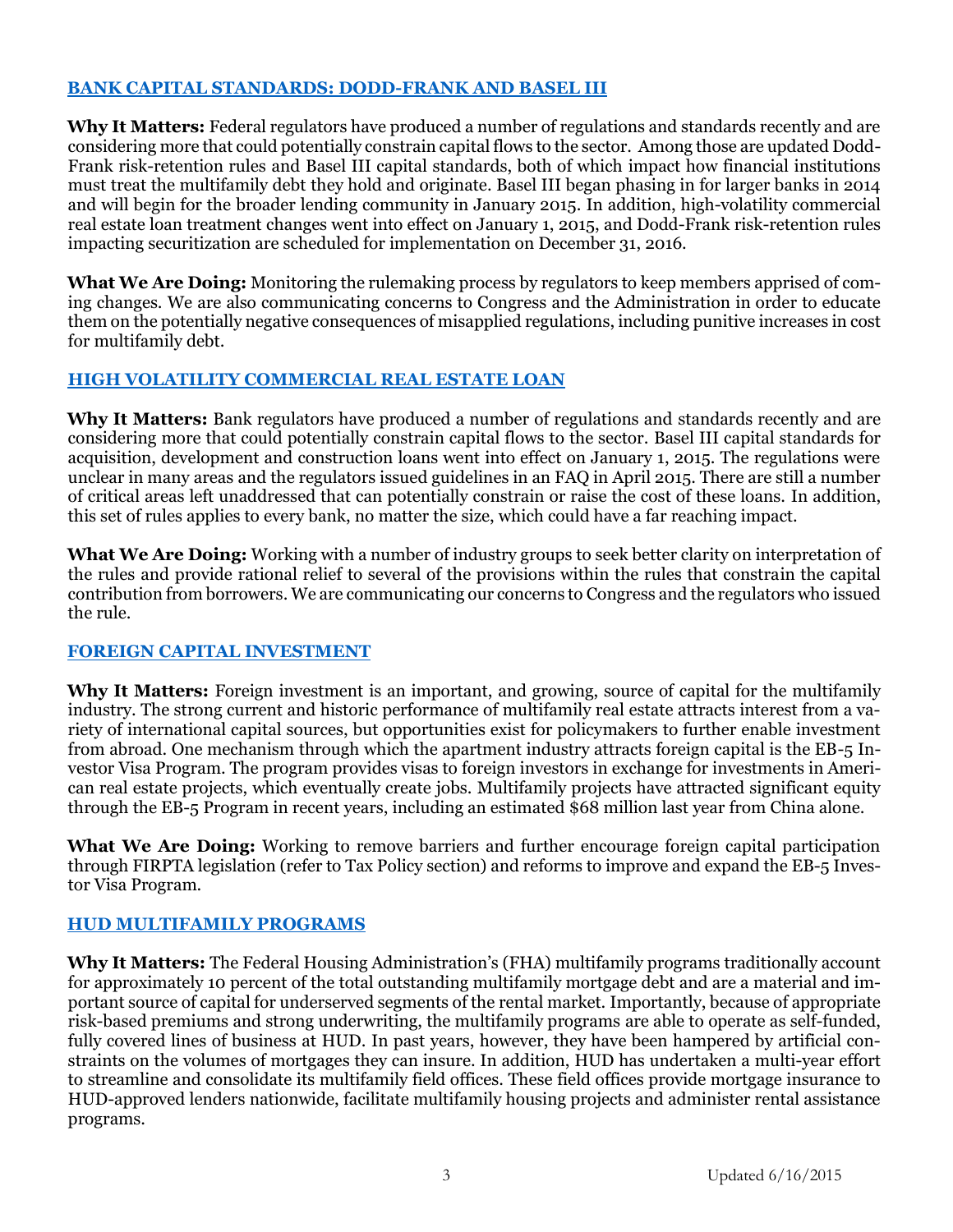**What We Are Doing:** Educating policymakers about the different performance histories of FHA's multifamily and single-family programs to retain FHA as a reliable source of capital for the apartment sector. Continuing in-depth discussions with the offices of the HUD Secretary and the FHA Commissioner to limit the potential adverse impact of the reorganization on multifamily borrowers. NMHC/NAA have also worked with HUD and Congress to lift the multifamily lending authority for FHA to levels more reflective of market demand. In addition, we have worked with FHA during their MAP Guide update to ensure changes benefit the borrowers and improve program execution.

# **Operations and Technology**

## **[DATA SECURITY](http://www.nmhc.org/TopicInfo.aspx?id=945)**

**Why It Matters:** Multifamily firms collect and maintain sensitive data like Social Security Numbers and financial details about residents, prospective residents and employees that is valuable to data thieves and those wishing to do harm to a company's reputation and financial standing. Federal lawmakers are working to create a national data breach standard to replace the current patchwork of privacy and data breach laws. Congress is also considering legislation to encourage public-private cyber threat information sharing and provide liability protections to businesses who share threat indicators.

**What We Are Doing:** Advocating for reasonable consumer privacy provisions and data breach disclosure and notification requirements for multifamily firms in any federal legislation.

## **[MUSIC LICENSING](http://www.nmhc.org/TopicInfo.aspx?id=645)**

**Why It Matters:** Performing Rights Organizations administer and enforce copyrights on behalf of copyright owners. Some claim that apartment communities may be obligated to obtain a public performance license for certain uses of copyrighted music.

**What We Are Doing:** Seeking potential opportunities to clarify music licensing requirements for apartment firms as Congress and the Administration evaluate music copyright laws.

#### **[TELECOMMUNICATIONS](http://www.nmhc.org/TopicInfo.aspx?id=234)**

**Why It Matters:** The multifamily industry increasingly relies on web-based platforms and mobile connectivity for property operations, as well as corporate functions from marketing to revenue management and leasing to maintenance. Inadequate, unreliable service significantly impacts residents and may involve costly technical solutions. The Federal Communications Commission and Congress are considering a range of regulatory and legislative issues that could impact apartment operations and residents, including a potential rewrite of the nation's primary telecommunications law governing video, telephone and broadband, cellular service, net neutrality, provider consolidation, emergency communication standards, and more.

**What We Are Doing:** Educating policymakers about the growing need for reliable telecom and cable service for apartment operations and resident satisfaction, as well as the industry's interest in policies affecting broadband deployment and solutions for connectivity and capacity challenges.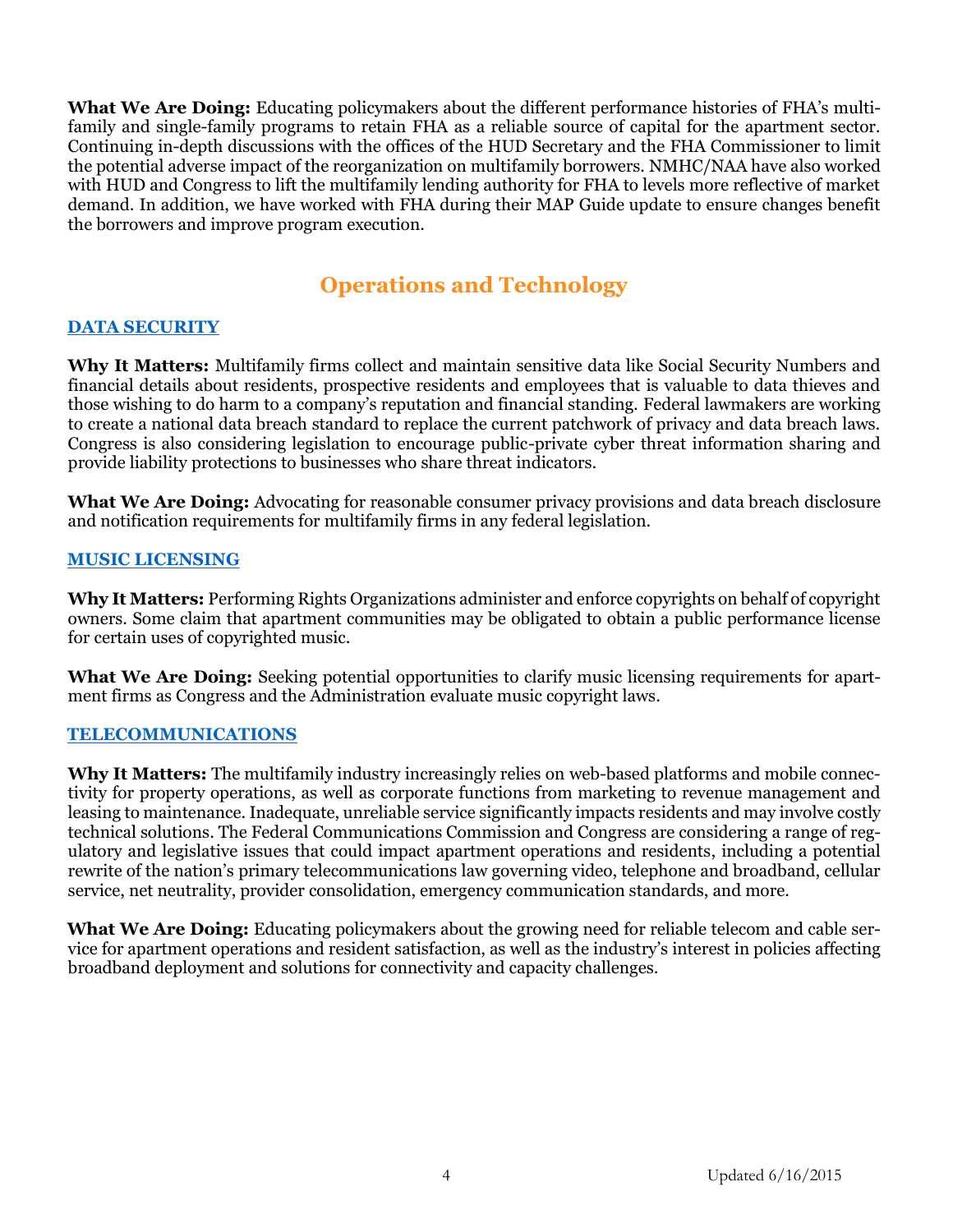#### **[PATENT REFORM](http://www.nmhc.org/TopicInfo.aspx?id=1104)**

**Why It Matters:** Multifamily companies and service providers have been targeted by abusive "patent trolls" who threaten legal action and demand fees without evidence supporting their claims. Targeted firms are forced to pay licensing fees or defend against illegitimate patent infringement claims involving off-theshelf products, software and web-based marketing and transaction platforms, routine construction practices, and more. There is strong bipartisan support in Congress to curb the problem. Proposed legislation would require greater detail in demand letters and legal filings, and strengthen litigation standards, but disagreement remains over several aspects of the issue.

**What We Are Doing:** Urging Congress to pass legislation that would bring greater transparency and efficiency to patent regulation and enforcement, and create disincentives to fraud and abuse. NMHC/NAA joined other real estate groups in a letter voicing the industry's interest in the debate and asking lawmakers to address predatory demand letters, patent trolls and improve patent oversight.

#### **[U.S. POSTAL SERVICE REFORM](http://www.nmhc.org/TopicInfo.aspx?id=921)**

**Why It Matters:** U.S. Postal Service policies impact the security and convenience of mail and package delivery to multifamily communities, as well as safety and efficiency for residents and employees. Congress is expected to consider significant postal reform measures that would affect mail and package delivery – especially centralized delivery locations – that could impact both existing and future communities.

**What We Are Doing:** Educating congressional decision-makers and regulators about the implications of postal reform on the multifamily industry.

#### **[FLOOD INSURANCE](http://www.nmhc.org/TopicInfo.aspx?id=670)**

**Why It Matters:** The 2012 Biggert-Waters Flood Insurance Reform Act, endorsed by NMHC/NAA, extended the National Flood Insurance Program for five years in order to return the program to solvency. However, as reforms were implemented, significant price increases for coverage were reported nationwide upon policy renewal, property transfer or when mapped into a riskier flood zone. Congress subsequently enacted legislation to slow down the rate of premiums overall. It allows properties to maintain their current rates under certain conditions even when a new map reflects higher risk. And it also permits the transfer of a subsidized rate to a new owner at a property's sale for one year before gradually increasing premiums each year until reaching an actuarial rate.

**What We Are Doing:** Monitoring implementation of the National Flood Insurance Program to ensure the program remains viable for the multifamily industry over the long-term.

# **Housing Policy**

#### **FAIR HOUSING [AND DISPARATE IMPACT](http://www.nmhc.org/TopicInfo.aspx?id=408)**

**Why It Matters:** HUD's 2013 disparate impact final rule creates new uncertainty about the lawfulness of otherwise legitimate apartment operation practices like resident screening and occupancy standards. Absent clarification, this HUD interpretation can be the basis for increased allegations of Fair Housing violations.

**What We Are Doing:** Seeking certainty and/or clarification of the reach of HUD's rule. This includes requesting regulatory clarification from HUD on specific lawful practices. We also submitted a "friend of the court" brief in legal proceedings before the U.S. Supreme Court to determine the validity of disparate impact liability under the Fair Housing Act. In addition, we are working to enact legislation to prohibit the implementation of the disparate impact rule.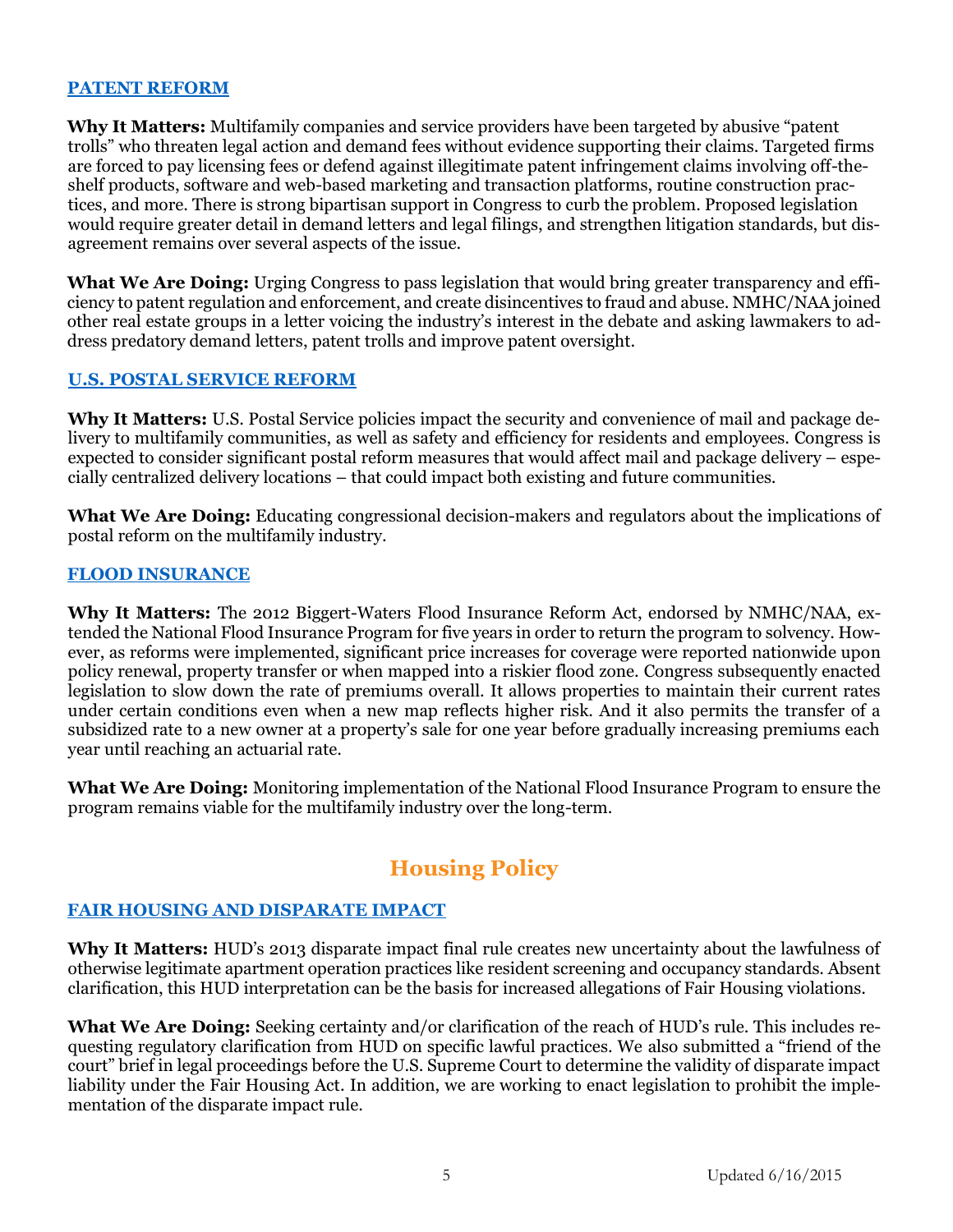## **[SECTION 8 RENTAL ASSISTANCE](http://www.nmhc.org/TopicInfo.aspx?id=967)**

**Why It Matters:** The Section 8 program is plagued by inefficiencies that make it more expensive to rent to a Section 8 renter than a market-rate renter. At the same time, a growing number of jurisdictions are trying to enact "source of income" fair housing protections that effectively make the program mandatory.

**What We Are Doing:** Preventing potential rental payment losses by intervening when related budget cuts are proposed. We are also seeking reforms to modernize and streamline the program to better attract private sector participation and encourage new opportunities for private industry engagement in affordable housing through programs like the Rental Assistance Demonstration. In addition, we are working to reaffirm the voluntary intent and design of HUD's affordable housing programs by Congress and HUD.

Representing a success for NMHC/NAA, the House approved the "Tenant Income Verification Relief Act of 2015" in March 2015. The legislation significantly reduces administrative burdens by allowing for the recertification of incomes every three years, instead of annually, for residents on fixed incomes. We continue to promote reforms to the program regarding property inspections, tenant screening and reliable funding to avoid payment interruptions for property owners.

## **[FAIR MARKET RENTS \(FMRs\) AND SMALL AREA FAIR MARKET RENTS \(SAFMRs\)](https://www.nmhc.org/Advocacy/Fair-Market-Rents-Fact-Sheet/)**

**Why it Matters:** The Section 8 Housing Choice Voucher Program provides subsidized rents for qualifying low-income families. The program uses HUD-determined FMRs to establish maximum allowable rents the government will pay to a private apartment owner who rents to a family with a Section 8 voucher. HUD's current method for establishing FMRs and determining housing assistance payments is a proven, efficient system.

**What We Are Doing:** NMHC/NAA are concerned with HUD's action to move to a SAFMRs system, which establishes rent rates by ZIP Code. The SAFMR system remains unvetted, less flexible and less reflective of housing providers' needs for participation in assisted housing programs.

#### **U.S. CENSUS BUREAU'S [AMERICAN COMMUNITY SURVEY](http://www.nmhc.org/TopicInfo.aspx?id=379)**

**Why It Matters:** The U.S. Census Bureau's American Committee Survey (ACS) provides Congress, state and local governments, businesses and non-profits with the objective, reliable data they need to invest wisely, stimulate economic and job growth, and meet the needs of vulnerable populations, such as veterans, people with disabilities, older Americans and low income households. As Congress continues to debate the FY 2016 federal budget, funding of the ACS is still in jeopardy. The ACS is important to the multifamily industry because it helps in estimating the economic impact of apartments and provides the latest relevant data.

**What We Are Doing**: NMHC/NAA are urging lawmakers to fund ACS, along with testing for the 2020 survey. We co-sponsored a congressional staff briefing where various economists and researchers highlighted concerns about potential funding short falls. In addition, we have submitted numerous letters with a broad coalition to the full Congress expressing our concern over the proposed deep cuts.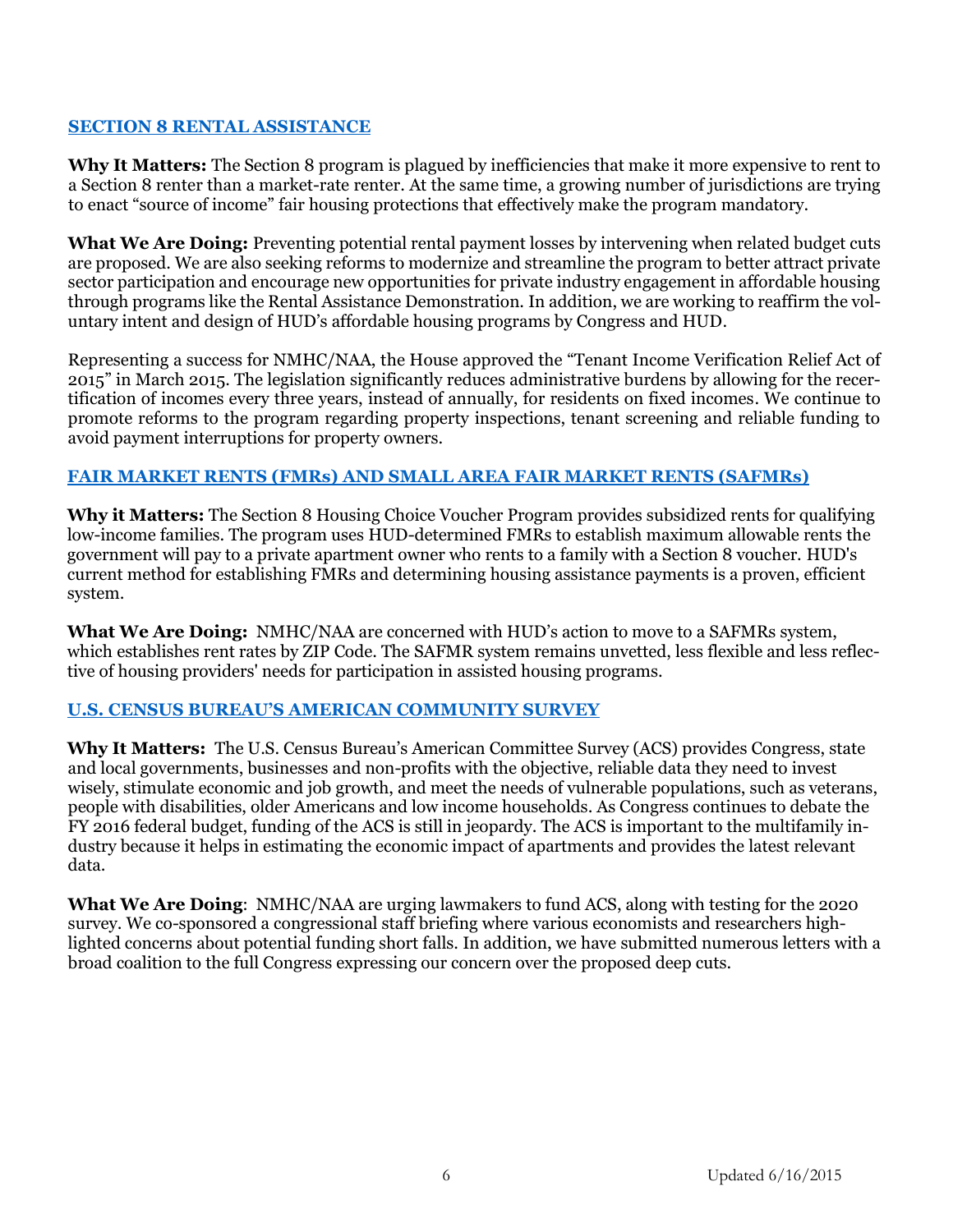## **[BASIC ALLOWANCE FOR HOUSING \(BAH\)](http://www.nmhc.org/TopicInfo.aspx?id=192)**

**Why It Matters:** Millions of renters who serve in the armed forces rely on their BAH to help pay their rent. The BAH is also a key to the viability of the Department of Defense's Military Housing Privatization Initiative (MHPI), which the multifamily industry has participated in for nearly 20 years. Congress is considering legislation to significantly reduce the BAH, and how it is allocated, to help balance the military's budget. Reducing military housing benefits limits housing options for military families and can undermine apartment investments in and around military installations.

**What We Are Doing:** Working to ensure that the success of the MHPI, and the private rental markets around military housing installations, are not jeopardized through reductions to the BAH or any other proposals that envision long-term changes to military housing benefits. We have advocated against changes to the BAH in the annual defense authorization bills and are encouraging the Senate to adopt the House's position that fully preserves military housing benefits.

## **Energy and Environment**

## **[ENERGY POLICY](http://www.nmhc.org/TopicInfo.aspx?id=954)**

**Why It Matters:** Energy efficient multifamily buildings reduce energy consumption costs for apartment owners and residents and further the goal of national energy independence, while arbitrary energy performance standards negatively impact the industry. Policymakers are undertaking a number of efforts that have the potential to impose burdensome energy code mandates on apartment firms. Existing incentives are also insufficient to fully support efforts to improve the efficiency of the nation's existing housing stock. In addition, apartment firms now benefit from a new ENERGY STAR rating for multifamily, which NMHC/NAA helped develop and launch. However, they are blocked from participating in the program because they cannot get whole property energy consumption data from the utilities.

**What We Are Doing:** Pushing back on burdensome energy code mandates, promoting building energy research and working to help property owners access their energy consumption data. We are also spearheading an effort that raises awareness of expiring energy efficiency tax measures that encourage energy efficient new construction and rehabilitation of older properties. We also continue to work with HUD, the Administration and the Department of Energy to further expand the building energy efficiency challenge for the multifamily industry that we helped launch in 2014. In addition, we continue to focus on growing the EN-ERGY STAR rating for multifamily.

#### **[CLEAN WATER ACT](http://www.nmhc.org/TopicInfo.aspx?id=879)**

**Why It Matters:** The Environmental Protection Agency (EPA) and Army Corps of Engineers (Corps) proposed a rule to clarify the scope of the waters that would be regulated under the federal Clean Water Act. And in May 2015, the Administration announced the final rule. This far-reaching "Waters of the U.S." rule would significantly increase the costs and time associated with permitting requirements, provide greater opportunities for citizen lawsuits and essentially federalize local land use planning.

**What We Are Doing:** Pursuing an aggressive advocacy strategy before Congress, the Administration and with state and local policymakers on the impact of the overly broad approach outlined by federal regulators in the proposed rule. The initial proposed rule published last year resulted in more than a million comments, including responses from 34 states expressing some level of criticism with the proposed rule. Many arguing that federal regulators had failed to properly consult with state authorities that share regulatory responsibility for intrastate waters.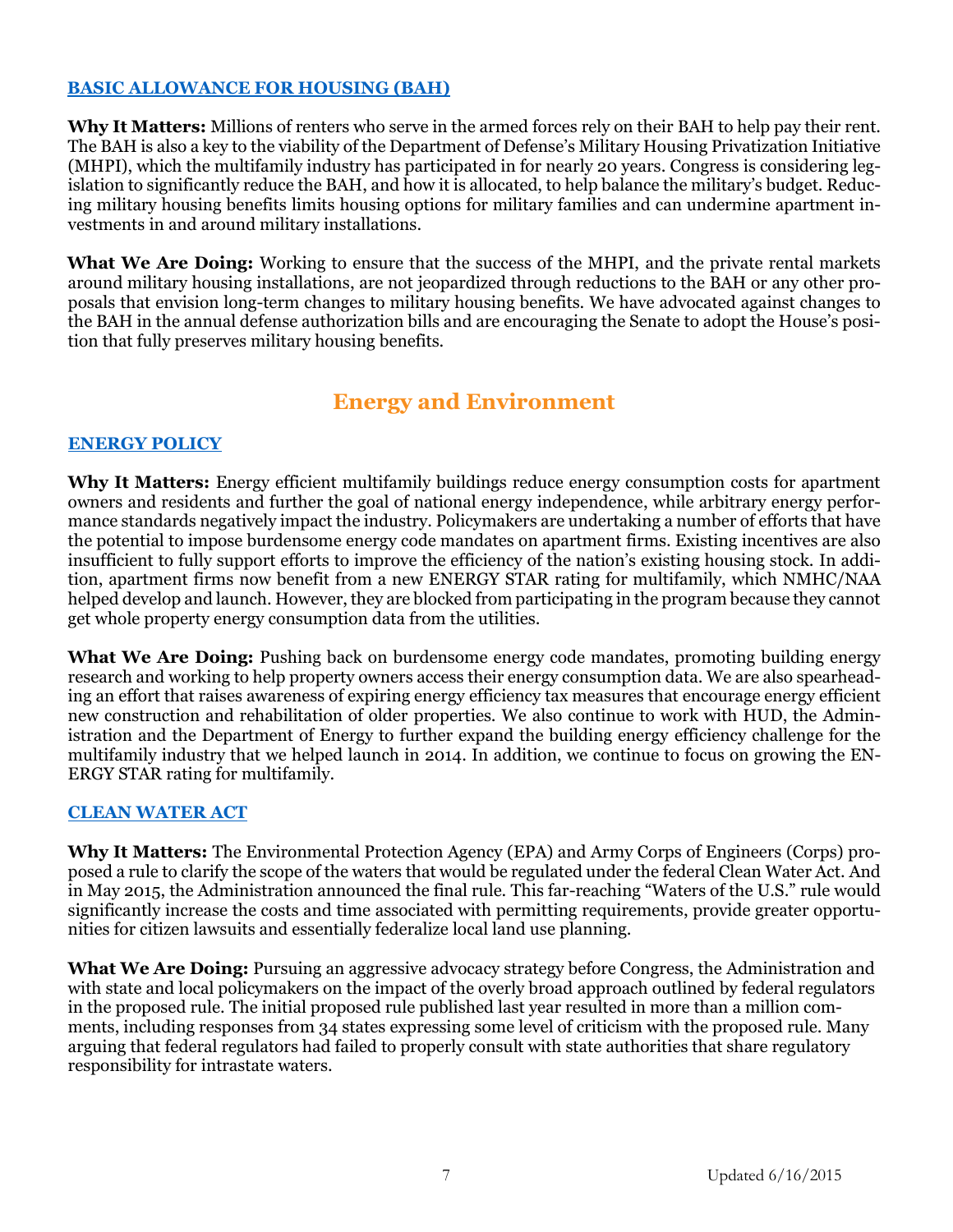NMHC/NAA filed detailed comments in August 2014 that argued against including ditches, and other conveyances that are federally regulated parts of Municipal Separate Storm Sewer Systems, as "Waters of the U.S." We also expressed concern that certain storm water retention features could become subject to federal jurisdiction. Although EPA stated it would clarify that this was not intended, the final rule does not satisfy NMHC/NAA concerns. We are performing a thorough analysis of the rule to determine whether the concerns of the multifamily industry have been fully addressed. We are also working to enact legislation to limit funding for implementation of the rule.

## **[LEAD-BASED PAINT](http://www.nmhc.org/TopicInfo.aspx?id=572)**

**Why It Matters:** In 1993, Congress directed EPA to determine whether there were lead hazards existing in public and commercial properties and, if so, to develop a regulation to protect the public health. Despite the passage of time, EPA has failed to conduct any targeted research on this matter, but has proposed a rule to expand lead-based paint regulations that apply to certain residential properties to public and commercial buildings. Pre-1978 residential properties have been guided by a number of disclosure and mitigation regulations for more than 20 years. The EPA proposal would require apartments built after 1978 to comply with lead-based paint regulations even though EPA has failed to demonstrate that these properties contain lead paint or pose a lead-hazard. Moreover, the Occupational Safety and Health Administration's Lead in Construction Standard applies to the disturbance of lead on all properties – regardless of the age of or type of the building.

**What We Are Doing:** NMHC/NAA have filed numerous comments on the regulatory proposal with EPA, including a technical appraisal of EPA's theoretical model of lead exposure during renovation and repairs on public and commercial properties. We have worked with the Small Business Administration to ensure representation of the multifamily industry on regulatory review panels. We have also raised concerns about the flawed regulatory process with the White House Office of Management and Budget. EPA recently announced that it is unable to meet a court-ordered deadline to issue a regulatory determination regarding whether and how to regulate public and commercial buildings. We will continue to work with lawmakers to ensure that sound science is the basis for any regulation.

# **Employment and Immigration**

## **[CRIMINAL BACKGROUND CHECKS](http://www.nmhc.org/TopicInfo.aspx?id=461)**

**Why It Matters:** The multifamily industry depends on professional staff who routinely enter apartment homes, handle confidential information and carry out financial transactions. Multifamily owners and operators need the ability to check criminal backgrounds to help protect the safety and security of residents and staff and to reduce the risk of violence, theft and fraud. The use of criminal background checks has come under increased scrutiny by some members of Congress and the Equal Employment Opportunity Commission (EEOC). However, EEOC's strengthened enforcement policy has been challenged by other members of Congress and judges.

**What We Are Doing:** Working as part of a coalition to educate decision makers about the importance of criminal background checks in creating safe housing for the nation's 37 million renters.

#### **[IMMIGRATION REFORM](http://www.nmhc.org/TopicInfo.aspx?id=508)**

Why It Matters: One in five renter households is headed by an immigrant, and immigrants include 22 percent of the construction workforce, making reform a critical issue for the multifamily industry. Pressure is mounting for Congress to enact comprehensive reform. In the absence of congressional action, state and local governments have approved numerous immigration related measures, creating a burdensome patchwork of compliance obligations for apartment companies. Rental apartment firms are particularly concerned about those laws that would hold them responsible for the immigration status of apartment residents and impose various additional employment-related mandates beyond federal requirements.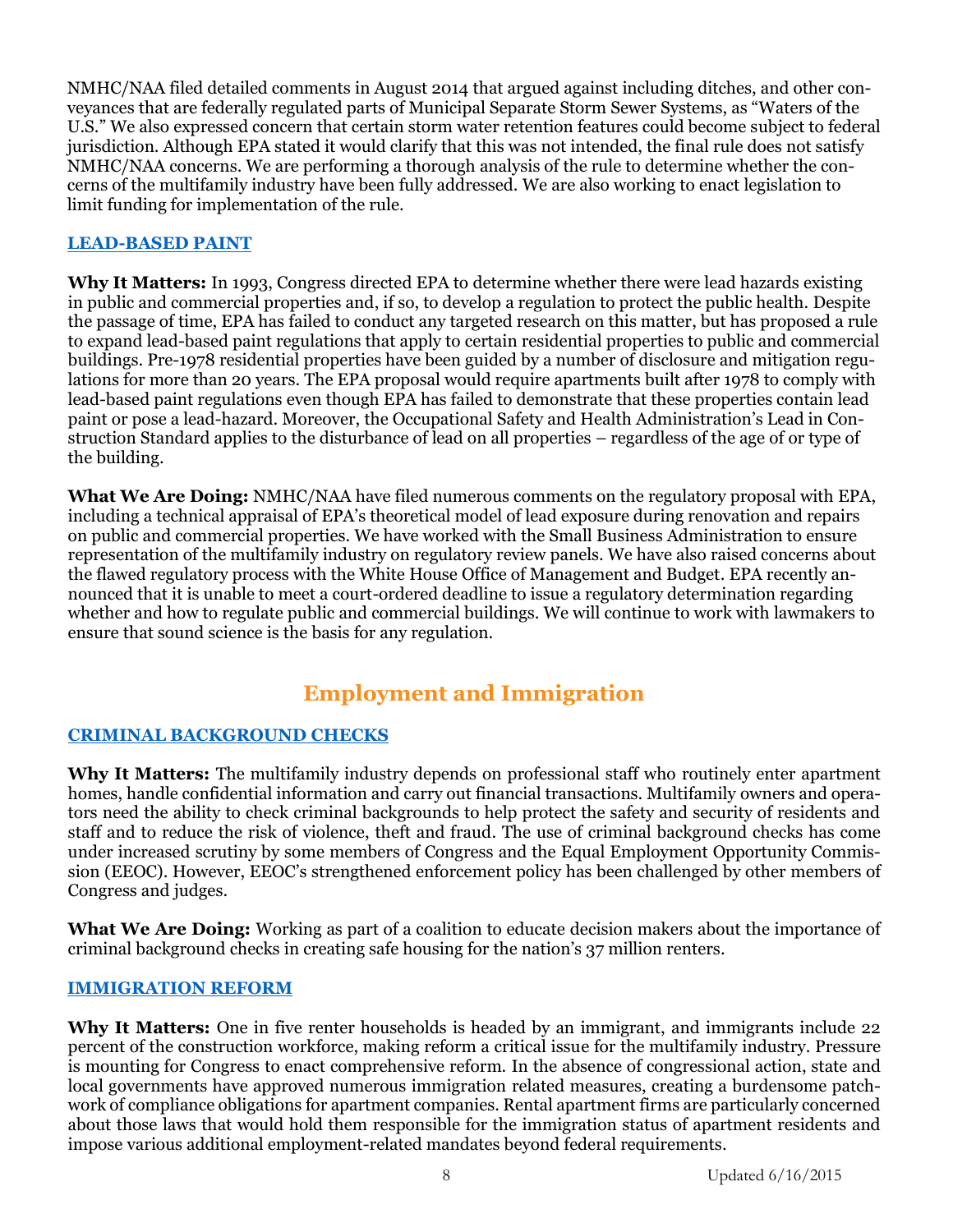**What We Are Doing:** Working closely with policymakers to improve temporary worker visa programs, including the H2-B Visa Program. We are also empowering employers, creating legal safe harbors through the E-Verify Employee Verification Program, and promoting new sources of investment capital through the EB-5 Immigrant Investor Program.

## **Construction and Development**

#### **[BUILDING CODES](http://www.nmhc.org/TopicInfo.aspx?id=222)**

**Why It Matters:** Cost-effective building codes and standards that promote building safety and efficiency benefit multifamily owners, operators and residents. Burdensome code requirements discourage multifamily development, increase construction costs and negatively impact housing affordability. The International Code Council is beginning work now on the 2018 model building codes, which will affect many areas of concern to apartment properties, including fire safety requirements, energy efficiency measures, accessibility and green building requirements.

**What We Are Doing:** Serving as members of the code and standard development committees, collaborating with the development bodies to craft code proposals, representing the multifamily sector at code hearings, developing code commentary, and serving as a resource for the code- and standard-making organizations.

## **[SUSTAINABILITY](https://www.nmhc.org/TopicInfo.aspx?id=229)**

**Why It Matters:** Apartment properties face significant challenges as federal, state and local governments undertake sustainability initiatives and look to incorporate green building and building performance mandates into building codes and federal program requirements. These efforts must address the specific needs of multifamily occupancies, including the continued affordability and availability of new apartment homes.

**What We Are Doing:** Developing robust tools to help building owners and managers improve the environmental performance of the nation's housing stock. Where building codes, federal initiatives and other sustainability efforts seek to establish performance benchmarks for apartment properties, we advocate for the use of the National Green Building Standard.

#### **[LAND USE](https://www.nmhc.org/TopicInfo.aspx?id=226)**

**Why It Matters:** Changing demographics, employment patterns and lifestyle preferences are challenging the sprawling, low-density development patterns of the past 50 years. Understanding that existing growth models are unsustainable, new efforts to promote infill, mixed-use and transit-oriented development that features apartment communities are being considered.

What We Are Doing: Promoting land use policies that recognize the benefits of apartments, including compact development and efficiency.